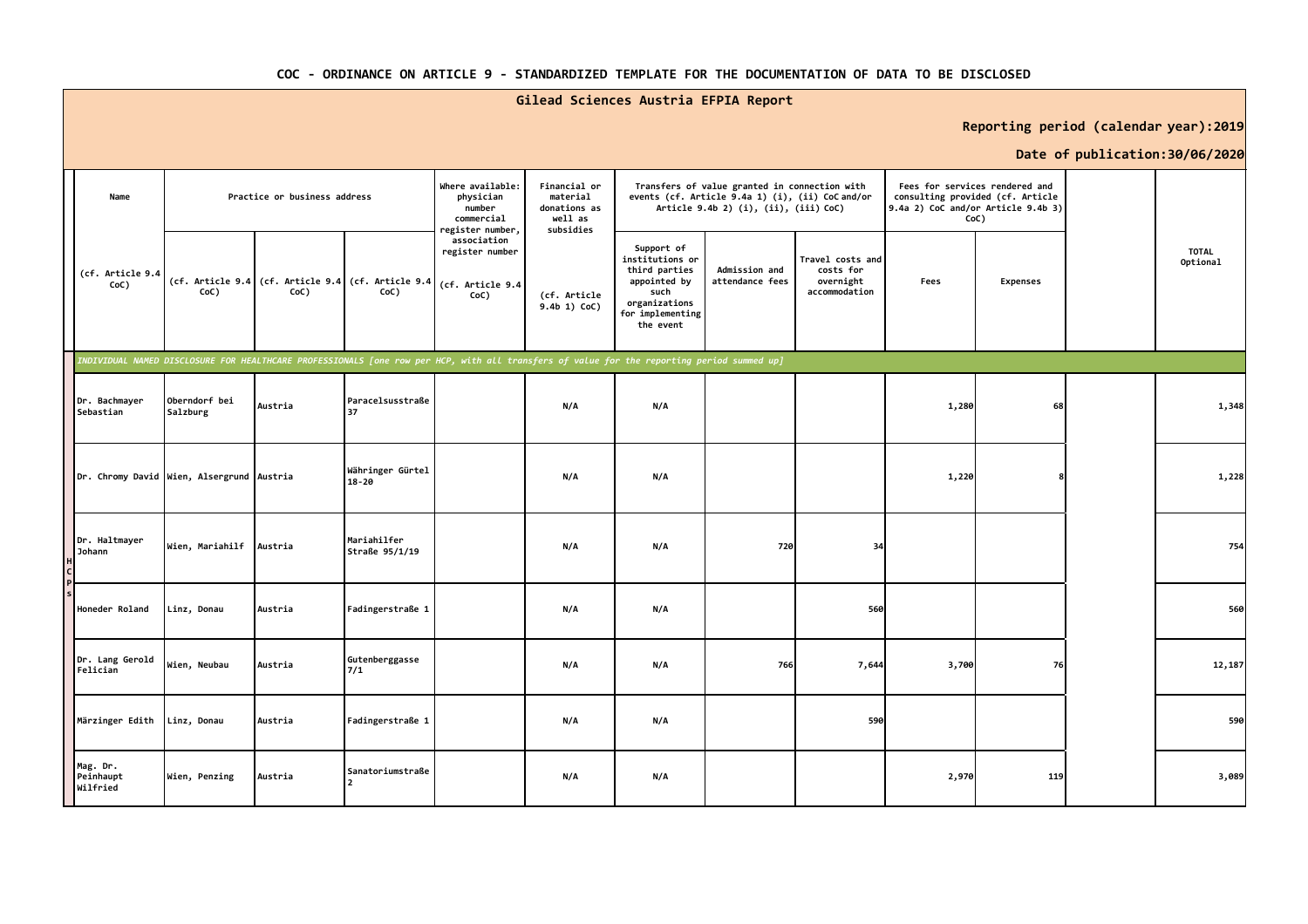| Name                                                           |                                                             | Practice or business address |                                                            | Where available:<br>physician<br>number<br>commercial<br>register number,                                                                  | Financial or<br>material<br>donations as<br>well as<br>subsidies |                                                                                                                          | Transfers of value granted in connection with<br>events (cf. Article 9.4a 1) (i), (ii) CoC and/or<br>Article 9.4b 2) (i), (ii), (iii) CoC) |                                                             |         | Fees for services rendered and<br>consulting provided (cf. Article<br>9.4a 2) CoC and/or Article 9.4b 3)<br>CoC) |                          |
|----------------------------------------------------------------|-------------------------------------------------------------|------------------------------|------------------------------------------------------------|--------------------------------------------------------------------------------------------------------------------------------------------|------------------------------------------------------------------|--------------------------------------------------------------------------------------------------------------------------|--------------------------------------------------------------------------------------------------------------------------------------------|-------------------------------------------------------------|---------|------------------------------------------------------------------------------------------------------------------|--------------------------|
| (cf. Article 9.4<br>CoC)                                       | CoC)                                                        | CoC)                         | (cf. Article 9.4 (cf. Article 9.4 (cf. Article 9.4<br>CoC) | association<br>register number<br>(cf. Article 9.4<br>CoC)                                                                                 | (cf. Article<br>9.4b 1) CoC)                                     | Support of<br>institutions or<br>third parties<br>appointed by<br>such<br>organizations<br>for implementing<br>the event | Admission and<br>attendance fees                                                                                                           | Travel costs and<br>costs for<br>overnight<br>accommodation | Fees    | <b>Expenses</b>                                                                                                  | <b>TOTAL</b><br>Optional |
|                                                                |                                                             |                              |                                                            | INDIVIDUAL NAMED DISCLOSURE FOR HEALTHCARE PROFESSIONALS [one row per HCP, with all transfers of value for the reporting period summed up] |                                                                  |                                                                                                                          |                                                                                                                                            |                                                             |         |                                                                                                                  |                          |
| Assoz. Prof.<br>Priv. Doz. Dr.<br>Reiberger Thomas             | Wien, Alsergrund Austria                                    |                              | Währinger Gürtel<br>$18 - 20$                              |                                                                                                                                            | N/A                                                              | N/A                                                                                                                      |                                                                                                                                            |                                                             | 2,380   |                                                                                                                  | 2,380                    |
| Dr. Reisinger<br>Matthias                                      | Bad Ischl                                                   | Austria                      | Götzstraße 5                                               |                                                                                                                                            | N/A                                                              | N/A                                                                                                                      |                                                                                                                                            |                                                             |         | 287                                                                                                              | 287                      |
| Dr. Schalk Horst<br>Michael                                    | Wien, Alsergrund Austria                                    |                              | Zimmermannplatz<br>1/1/4                                   |                                                                                                                                            | N/A                                                              | N/A                                                                                                                      |                                                                                                                                            |                                                             | 8,240   | 488                                                                                                              | 8,728                    |
| Dr. Steger<br>Barbara                                          | Wels                                                        | Austria                      | Grieskirchner<br>Straße 42                                 |                                                                                                                                            | N/A                                                              | N/A                                                                                                                      | 330                                                                                                                                        | 1,075                                                       |         |                                                                                                                  | 1,405                    |
| Univ.Prof. Dr.<br>Wolf Dominik                                 | Innsbruck                                                   | Austria                      | Anichstraße 35                                             |                                                                                                                                            | N/A                                                              | N/A                                                                                                                      |                                                                                                                                            |                                                             | 1,880   |                                                                                                                  | 1,880                    |
| Wolf-Nussmüller<br>Sonja                                       | Wien, Penzing                                               | Austria                      | Sanatoriumstraße<br>$\mathcal{P}$                          |                                                                                                                                            | N/A                                                              | N/A                                                                                                                      |                                                                                                                                            |                                                             | 1,930   | 220                                                                                                              | 2,150                    |
|                                                                | <b>GGREGATE DISCLOSURE FOR HEALTHCARE PROFESSIONALS</b>     |                              |                                                            |                                                                                                                                            |                                                                  |                                                                                                                          |                                                                                                                                            |                                                             |         |                                                                                                                  |                          |
| Total amount                                                   |                                                             |                              |                                                            |                                                                                                                                            | N/A                                                              | N/A                                                                                                                      | 14,832                                                                                                                                     | 52,098                                                      | 137,708 | 20,891                                                                                                           | 225,532                  |
|                                                                | Total number of recipients of transfers of value by subtype |                              |                                                            |                                                                                                                                            | N/A                                                              | N/A                                                                                                                      | 20                                                                                                                                         | 35                                                          | 59      | 37                                                                                                               | 95                       |
| % of total transfers of value to all HCP recipients by subtype |                                                             |                              |                                                            |                                                                                                                                            | N/A                                                              | N/A                                                                                                                      | 18.52                                                                                                                                      | 32.41                                                       | 54.63   | 34.26                                                                                                            | N/A                      |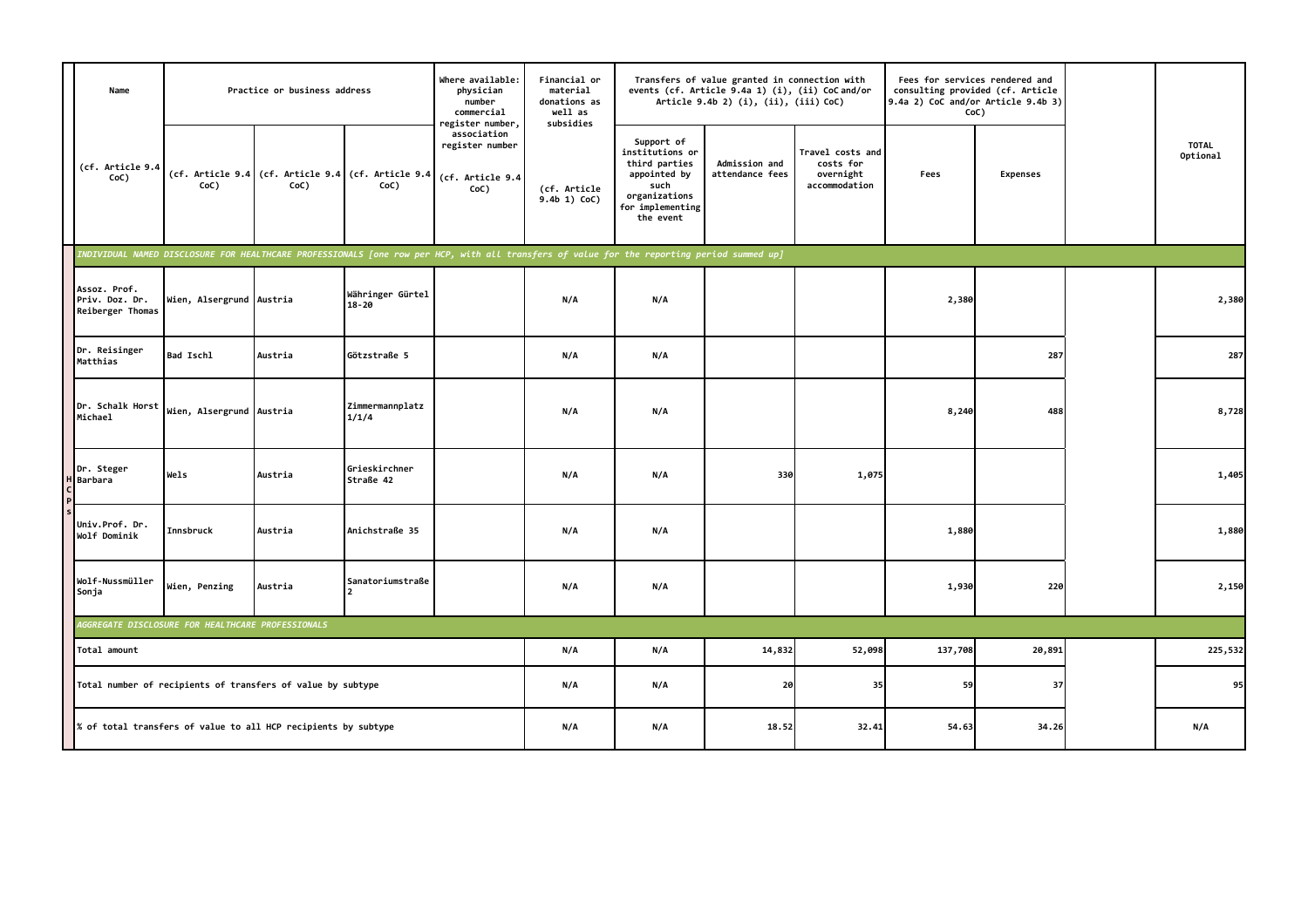| Name                              |                                                                                                                                           | Practice or business address |                                                            | Where available:<br>physician<br>number<br>commercial<br>register number, | Financial or<br>material<br>donations as<br>well as<br>subsidies |                                                                                                                          | Transfers of value granted in connection with<br>events (cf. Article 9.4a 1) (i), (ii) CoC and/or<br>Article 9.4b 2) (i), (ii), (iii) CoC) |                                                             |      | Fees for services rendered and<br>consulting provided (cf. Article<br>9.4a 2) CoC and/or Article 9.4b 3)<br>CoC) |                          |
|-----------------------------------|-------------------------------------------------------------------------------------------------------------------------------------------|------------------------------|------------------------------------------------------------|---------------------------------------------------------------------------|------------------------------------------------------------------|--------------------------------------------------------------------------------------------------------------------------|--------------------------------------------------------------------------------------------------------------------------------------------|-------------------------------------------------------------|------|------------------------------------------------------------------------------------------------------------------|--------------------------|
| (cf. Article 9.4<br>CoC)          | CoC)                                                                                                                                      | CoC)                         | (cf. Article 9.4 (cf. Article 9.4 (cf. Article 9.4<br>CoC) | association<br>register number<br>(cf. Article 9.4<br>CoC)                | (cf. Article<br>9.4b 1) CoC)                                     | Support of<br>institutions or<br>third parties<br>appointed by<br>such<br>organizations<br>for implementing<br>the event | Admission and<br>attendance fees                                                                                                           | Travel costs and<br>costs for<br>overnight<br>accommodation | Fees | <b>Expenses</b>                                                                                                  | <b>TOTAL</b><br>Optional |
|                                   | INDIVIDUAL NAMED DISCLOSURE FOR HEALTHCARE INSTITUTIONS [one row per HCI, with all transfers of value for the reporting period summed up] |                              |                                                            |                                                                           |                                                                  |                                                                                                                          |                                                                                                                                            |                                                             |      |                                                                                                                  |                          |
| AKH Wien                          | Wien, Alsergrund Austria                                                                                                                  |                              | Währinger Gürtel<br>$18 - 20$                              |                                                                           |                                                                  |                                                                                                                          | 13,909                                                                                                                                     | 85,117                                                      |      |                                                                                                                  | 99,026                   |
| Hanusch-Krankenh<br>aus           | Wien, Penzing                                                                                                                             | Austria                      | Heinrich-Collin-<br>Straße 30                              |                                                                           |                                                                  |                                                                                                                          | 2,444                                                                                                                                      | 8,078                                                       |      |                                                                                                                  | 10,523                   |
| Karl Landsteiner<br>Gesellschaft  | St. Pölten                                                                                                                                | Austria                      | Franziskanergass<br>e 4a                                   |                                                                           | 7,475                                                            |                                                                                                                          |                                                                                                                                            |                                                             |      |                                                                                                                  | 7,475                    |
| Klinikum<br>Klagenfurt            | Klagenfurt                                                                                                                                | Austria                      | Feschnigstraße<br>11                                       |                                                                           |                                                                  |                                                                                                                          | 2,618                                                                                                                                      | 11,503                                                      |      |                                                                                                                  | 14,121                   |
| Krankenanstalt<br>Rudolfstiftung  | Wien,<br>Landstrasse                                                                                                                      | Austria                      | Juchgasse 25                                               |                                                                           |                                                                  |                                                                                                                          | 1,440                                                                                                                                      | 68                                                          |      |                                                                                                                  | 1,508                    |
| Krankenhaus<br>Hietzing           | Wien, Hietzing                                                                                                                            | Austria                      | Wolkersbergenstr<br>aße 1                                  |                                                                           |                                                                  |                                                                                                                          | 1,987                                                                                                                                      | 7,198                                                       |      |                                                                                                                  | 9,186                    |
| Landesklinikum<br>Mauer           | Mauer bei<br>Amstetten                                                                                                                    | Austria                      | Hausmeningerstra<br>ße 221                                 |                                                                           |                                                                  |                                                                                                                          |                                                                                                                                            | 176                                                         |      |                                                                                                                  | 176                      |
| Landesklinikum<br>Mistelbach G.   | Mistelbach /<br>Zaya                                                                                                                      | Austria                      | Liechtensteinstr<br>aße 67                                 |                                                                           |                                                                  |                                                                                                                          | 1,570                                                                                                                                      | 1,515                                                       |      |                                                                                                                  | 3,085                    |
| Landesklinikum<br>Wiener Neustadt | Wiener Neustadt                                                                                                                           | Austria                      | Corvinusring 3-5                                           |                                                                           |                                                                  |                                                                                                                          | 1,600                                                                                                                                      | 458                                                         |      |                                                                                                                  | 2,058                    |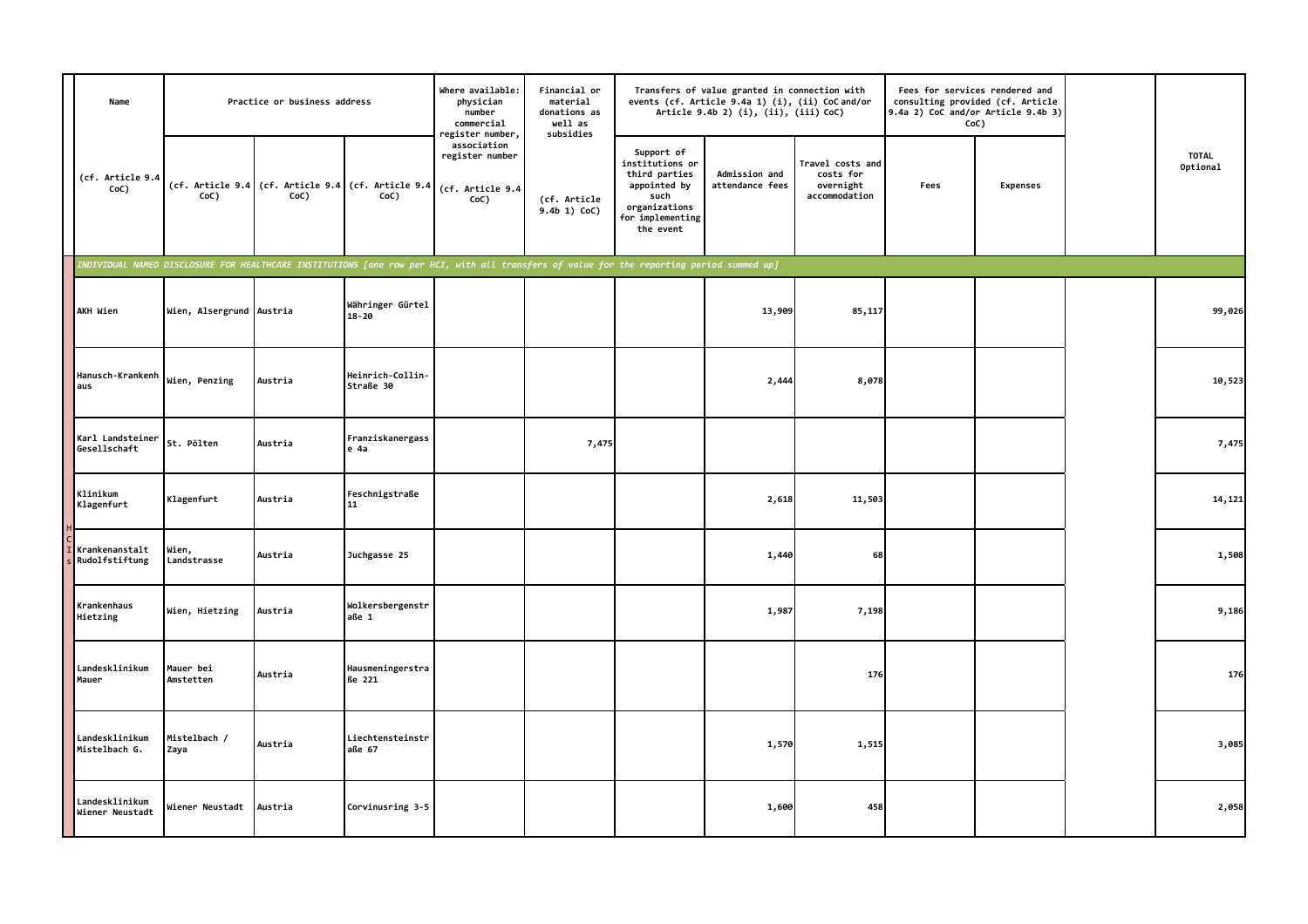| Name                                        |               | Practice or business address |                                                            | Where available:<br>physician<br>number<br>commercial<br>register number,                                                                 | Financial or<br>material<br>donations as<br>well as<br>subsidies |                                                                                                                          | Transfers of value granted in connection with<br>events (cf. Article 9.4a 1) (i), (ii) CoC and/or<br>Article 9.4b 2) (i), (ii), (iii) CoC) |                                                             | 9.4a 2) CoC and/or Article 9.4b 3) | Fees for services rendered and<br>consulting provided (cf. Article<br>CoC) |                          |
|---------------------------------------------|---------------|------------------------------|------------------------------------------------------------|-------------------------------------------------------------------------------------------------------------------------------------------|------------------------------------------------------------------|--------------------------------------------------------------------------------------------------------------------------|--------------------------------------------------------------------------------------------------------------------------------------------|-------------------------------------------------------------|------------------------------------|----------------------------------------------------------------------------|--------------------------|
| (cf. Article 9.4<br>CoC)                    | CoC)          | CoC)                         | (cf. Article 9.4 (cf. Article 9.4 (cf. Article 9.4<br>CoC) | association<br>register number<br>(cf. Article 9.4<br>CoC)                                                                                | (cf. Article<br>9.4b 1) CoC)                                     | Support of<br>institutions or<br>third parties<br>appointed by<br>such<br>organizations<br>for implementing<br>the event | Admission and<br>attendance fees                                                                                                           | Travel costs and<br>costs for<br>overnight<br>accommodation | Fees                               | <b>Expenses</b>                                                            | <b>TOTAL</b><br>Optional |
|                                             |               |                              |                                                            | INDIVIDUAL NAMED DISCLOSURE FOR HEALTHCARE INSTITUTIONS [one row per HCI, with all transfers of value for the reporting period summed up] |                                                                  |                                                                                                                          |                                                                                                                                            |                                                             |                                    |                                                                            |                          |
| LKH<br>Feldbach-Fürsten Fürstenfeld<br>feld |               | Austria                      | Krankenhausgasse                                           |                                                                                                                                           |                                                                  |                                                                                                                          |                                                                                                                                            | 462                                                         |                                    |                                                                            | 462                      |
| LKH Feldkirch                               | Feldkirch     | Austria                      | Carinagasse<br>47-49                                       |                                                                                                                                           |                                                                  | 4,000                                                                                                                    | 850                                                                                                                                        | 2,358                                                       |                                    |                                                                            | 7,208                    |
| LKH Graz II -<br>Standort Süd               | Graz          | Austria                      | Wagner-Jauregg-P<br>latz 1                                 |                                                                                                                                           |                                                                  |                                                                                                                          |                                                                                                                                            | 168                                                         |                                    |                                                                            | 168                      |
| LKH Graz II -<br>Standort West              | Graz          | Austria                      | Göstinger Straße<br>22                                     |                                                                                                                                           |                                                                  |                                                                                                                          | 2,514                                                                                                                                      | 10,743                                                      |                                    |                                                                            | 13,257                   |
| LKH Graz II<br>Hörgas-Enzenbach             | Gratwein      | Austria                      | Hörgas 68                                                  |                                                                                                                                           |                                                                  |                                                                                                                          | 620                                                                                                                                        | 187                                                         |                                    |                                                                            | 807                      |
| LKH Hall                                    | Hall in Tirol | Austria                      | Milser Straße 10                                           |                                                                                                                                           |                                                                  |                                                                                                                          | 870                                                                                                                                        | 5,640                                                       |                                    |                                                                            | 6,510                    |
| LKH<br>Hochsteiermark<br>Leoben             | Leoben        | Austria                      | Vordernberger<br>Straße 42                                 |                                                                                                                                           |                                                                  |                                                                                                                          | 720                                                                                                                                        | 1,124                                                       |                                    |                                                                            | 1,844                    |
| LKH Murtal -<br>Std.Ort<br>Knittelfeld      | Knittelfeld   | Austria                      | Gaaler Straße 10                                           |                                                                                                                                           |                                                                  |                                                                                                                          |                                                                                                                                            | 401                                                         |                                    |                                                                            | 401                      |
| LKH Rankweil                                | Rankweil      | Austria                      | Valdunastraße 16                                           |                                                                                                                                           |                                                                  |                                                                                                                          | 1,270                                                                                                                                      | 5,987                                                       |                                    |                                                                            | 7,258                    |
| LKH Salzburg                                | Salzburg      | Austria                      | Müllner<br>Hauptstraße 48                                  |                                                                                                                                           |                                                                  |                                                                                                                          | 4,057                                                                                                                                      | 14,942                                                      |                                    |                                                                            | 18,999                   |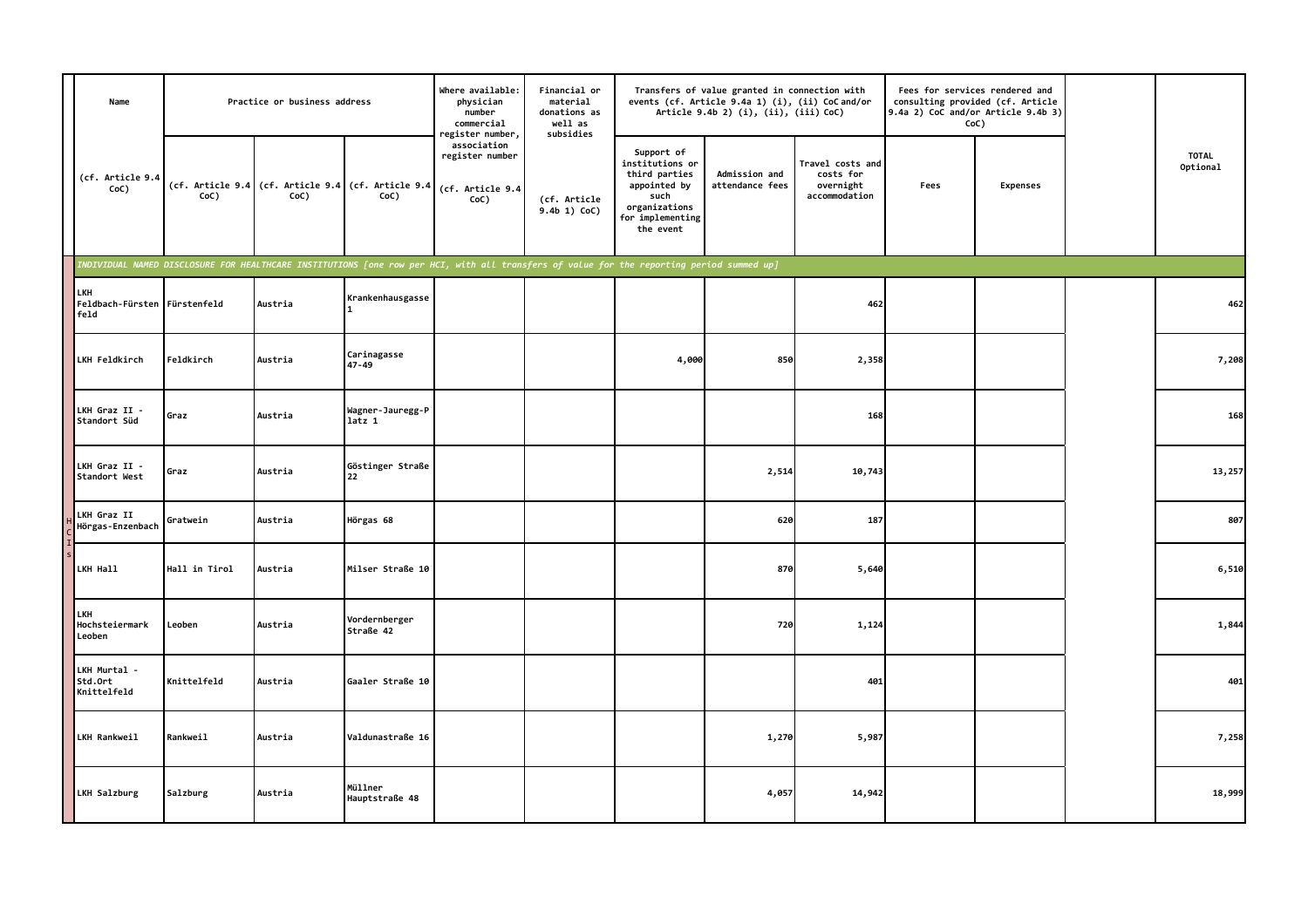| Name                                                    |                          | Practice or business address |                                                                                                                                           | Where available:<br>physician<br>number<br>commercial<br>register number, | Financial or<br>material<br>donations as<br>well as<br>subsidies |                                                                                                                          | Transfers of value granted in connection with<br>events (cf. Article 9.4a 1) (i), (ii) CoC and/or<br>Article 9.4b 2) (i), (ii), (iii) CoC) |                                                             |       | Fees for services rendered and<br>consulting provided (cf. Article<br>9.4a 2) CoC and/or Article 9.4b 3)<br>CoC) |                          |
|---------------------------------------------------------|--------------------------|------------------------------|-------------------------------------------------------------------------------------------------------------------------------------------|---------------------------------------------------------------------------|------------------------------------------------------------------|--------------------------------------------------------------------------------------------------------------------------|--------------------------------------------------------------------------------------------------------------------------------------------|-------------------------------------------------------------|-------|------------------------------------------------------------------------------------------------------------------|--------------------------|
| (cf. Article 9.4<br>CoC)                                | CoC)                     | CoC)                         | (cf. Article 9.4 (cf. Article 9.4 (cf. Article 9.4<br>CoC)                                                                                | association<br>register number<br>(cf. Article 9.4<br>CoC)                | (cf. Article<br>9.4b 1) CoC)                                     | Support of<br>institutions or<br>third parties<br>appointed by<br>such<br>organizations<br>for implementing<br>the event | Admission and<br>attendance fees                                                                                                           | Travel costs and<br>costs for<br>overnight<br>accommodation | Fees  | <b>Expenses</b>                                                                                                  | <b>TOTAL</b><br>Optional |
|                                                         |                          |                              | INDIVIDUAL NAMED DISCLOSURE FOR HEALTHCARE INSTITUTIONS [one row per HCI, with all transfers of value for the reporting period summed up] |                                                                           |                                                                  |                                                                                                                          |                                                                                                                                            |                                                             |       |                                                                                                                  |                          |
| LKH<br>Südsteiermark -<br>Std.O. Wagna                  | Wagna                    | Austria                      | Pelzmannstraße<br>18                                                                                                                      |                                                                           |                                                                  | 2,000                                                                                                                    |                                                                                                                                            |                                                             |       |                                                                                                                  | 2,000                    |
| LKH-Univ.<br>Klinikum Graz                              | Graz                     | Austria                      | Auenbruggerplatz                                                                                                                          |                                                                           |                                                                  |                                                                                                                          | 5,637                                                                                                                                      | 23,963                                                      |       |                                                                                                                  | 29,601                   |
| Medizinische<br>Universität Graz                        | Graz                     | Austria                      | Auenbruggerplatz<br>$\mathcal{P}$                                                                                                         |                                                                           |                                                                  | 3,000                                                                                                                    |                                                                                                                                            |                                                             |       |                                                                                                                  | 3,000                    |
| Medizinische<br>Universität<br>Innsbr.                  | Innsbruck                | Austria                      | Christoph-Probst<br>-Platz 1 Innrain<br>52                                                                                                |                                                                           |                                                                  |                                                                                                                          | 3,228                                                                                                                                      | 20,901                                                      |       |                                                                                                                  | 23,168                   |
| Medizinische<br>Universität Wien                        | Wien, Alsergrund Austria |                              | Spitalgasse 23                                                                                                                            |                                                                           | 25,000                                                           | 70,150                                                                                                                   | 1,500                                                                                                                                      | 1,392                                                       |       |                                                                                                                  | 98,042                   |
| ÖGABS                                                   | Wien, Alsergrund Austria |                              | Alser Straße 4<br>c/o Wiener<br>Medizinische<br>Akademie                                                                                  |                                                                           |                                                                  | 6,750                                                                                                                    |                                                                                                                                            |                                                             |       |                                                                                                                  | 6,750                    |
| ÖGHO                                                    | Wien, Alsergrund Austria |                              | Postfach 10                                                                                                                               |                                                                           |                                                                  | 37,431                                                                                                                   |                                                                                                                                            |                                                             | 1,250 |                                                                                                                  | 38,681                   |
| ÖGK<br>Gesundheitszentr Wien, Mariahilf<br>um Mariahilf |                          | Austria                      | Mariahilfer<br>Straße 85-87                                                                                                               |                                                                           |                                                                  |                                                                                                                          | 720                                                                                                                                        | 34                                                          |       |                                                                                                                  | 754                      |
| Salzkammergut-Kl<br>inikum Vöcklabr.                    | Vöcklabruck              | Austria                      | Dr.-Wilhelm-Bock<br>-Straße 1                                                                                                             |                                                                           |                                                                  |                                                                                                                          |                                                                                                                                            | 708                                                         |       |                                                                                                                  | 708                      |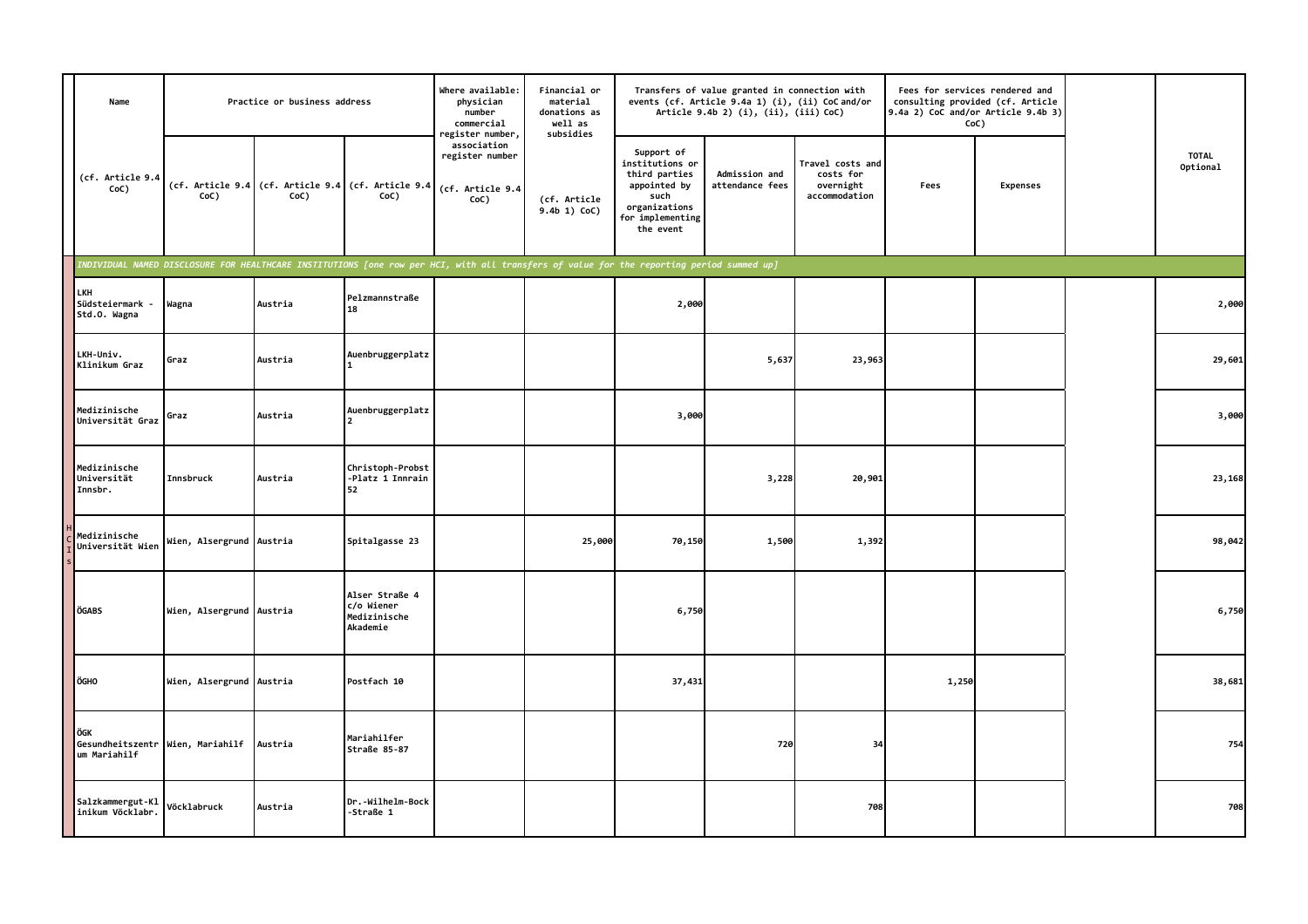| Name                                                  |                          | Practice or business address |                               | Where available:<br>physician<br>number<br>commercial<br>register number,                                                                 | Financial or<br>material<br>donations as<br>well as<br>subsidies |                                                                                                                          | Transfers of value granted in connection with<br>events (cf. Article 9.4a 1) (i), (ii) CoC and/or<br>Article 9.4b 2) (i), (ii), (iii) CoC) |                                                             | $9.4a$ 2) CoC and/or Article $9.4b$ 3) | Fees for services rendered and<br>consulting provided (cf. Article<br>CoC) |                          |
|-------------------------------------------------------|--------------------------|------------------------------|-------------------------------|-------------------------------------------------------------------------------------------------------------------------------------------|------------------------------------------------------------------|--------------------------------------------------------------------------------------------------------------------------|--------------------------------------------------------------------------------------------------------------------------------------------|-------------------------------------------------------------|----------------------------------------|----------------------------------------------------------------------------|--------------------------|
| (cf. Article 9.4<br>CoC)                              | CoC)                     | CoC)                         | CoC)                          | association<br>register number<br>(cf. Article 9.4 (cf. Article 9.4 (cf. Article 9.4 (cf. Article 9.4<br>CoC)                             | (cf. Article<br>$9.4b$ 1) CoC)                                   | Support of<br>institutions or<br>third parties<br>appointed by<br>such<br>organizations<br>for implementing<br>the event | Admission and<br>attendance fees                                                                                                           | Travel costs and<br>costs for<br>overnight<br>accommodation | Fees                                   | <b>Expenses</b>                                                            | <b>TOTAL</b><br>Optional |
|                                                       |                          |                              |                               | INDIVIDUAL NAMED DISCLOSURE FOR HEALTHCARE INSTITUTIONS [one row per HCI, with all transfers of value for the reporting period summed up] |                                                                  |                                                                                                                          |                                                                                                                                            |                                                             |                                        |                                                                            |                          |
| SCRI-LIMCR<br>gemeinnützige<br>GmbH                   | Salzburg                 | Austria                      | Müllner<br>Hauptstraße 48     |                                                                                                                                           | 15,000                                                           | 4,000                                                                                                                    |                                                                                                                                            |                                                             |                                        |                                                                            | 19,000                   |
| SMZ Baumgartner<br>Höhe OWS                           | Wien, Penzing            | Austria                      | Baumgartner Höhe              |                                                                                                                                           |                                                                  |                                                                                                                          | 2,187                                                                                                                                      | 8,784                                                       |                                        |                                                                            | 10,972                   |
| SMZ Ost -<br>Donauspital                              | Wien, Donaustadt Austria |                              | Langobardenstraß<br>e 122     |                                                                                                                                           |                                                                  |                                                                                                                          | 720                                                                                                                                        | 34                                                          |                                        |                                                                            | 754                      |
| SMZ Süd<br>Kaiser-Franz-Jos Wien, Favoriten<br>ef-Sp. |                          | Austria                      | Kundratstraße 3               |                                                                                                                                           |                                                                  |                                                                                                                          | 2,398                                                                                                                                      | 14,837                                                      |                                        |                                                                            | 17,236                   |
| Universitätsklin<br>ikum Krems                        | Krems an der<br>Donau    | Austria                      | Mitterweg 10                  |                                                                                                                                           |                                                                  |                                                                                                                          |                                                                                                                                            | 819                                                         |                                        |                                                                            | 819                      |
| Universitätsklin<br>ikum St. Pölten                   | St. Pölten               | Austria                      | Dunant-Platz 1                |                                                                                                                                           |                                                                  |                                                                                                                          | 4,061                                                                                                                                      | 11,053                                                      |                                        |                                                                            | 15,114                   |
| Verein<br>Österr.HIV-Kohor<br>tenstudie               | Wien, Alsergrund Austria |                              | Währinger Gürtel<br>$18 - 20$ |                                                                                                                                           |                                                                  | 20,000                                                                                                                   |                                                                                                                                            |                                                             | 19,550                                 |                                                                            | 39,550                   |
| Wilhelminenspita<br>l 1                               | Wien, Ottakring Austria  |                              | Montleartstraße<br>37         |                                                                                                                                           |                                                                  |                                                                                                                          | 2,317                                                                                                                                      | 9,872                                                       |                                        |                                                                            | 12,190                   |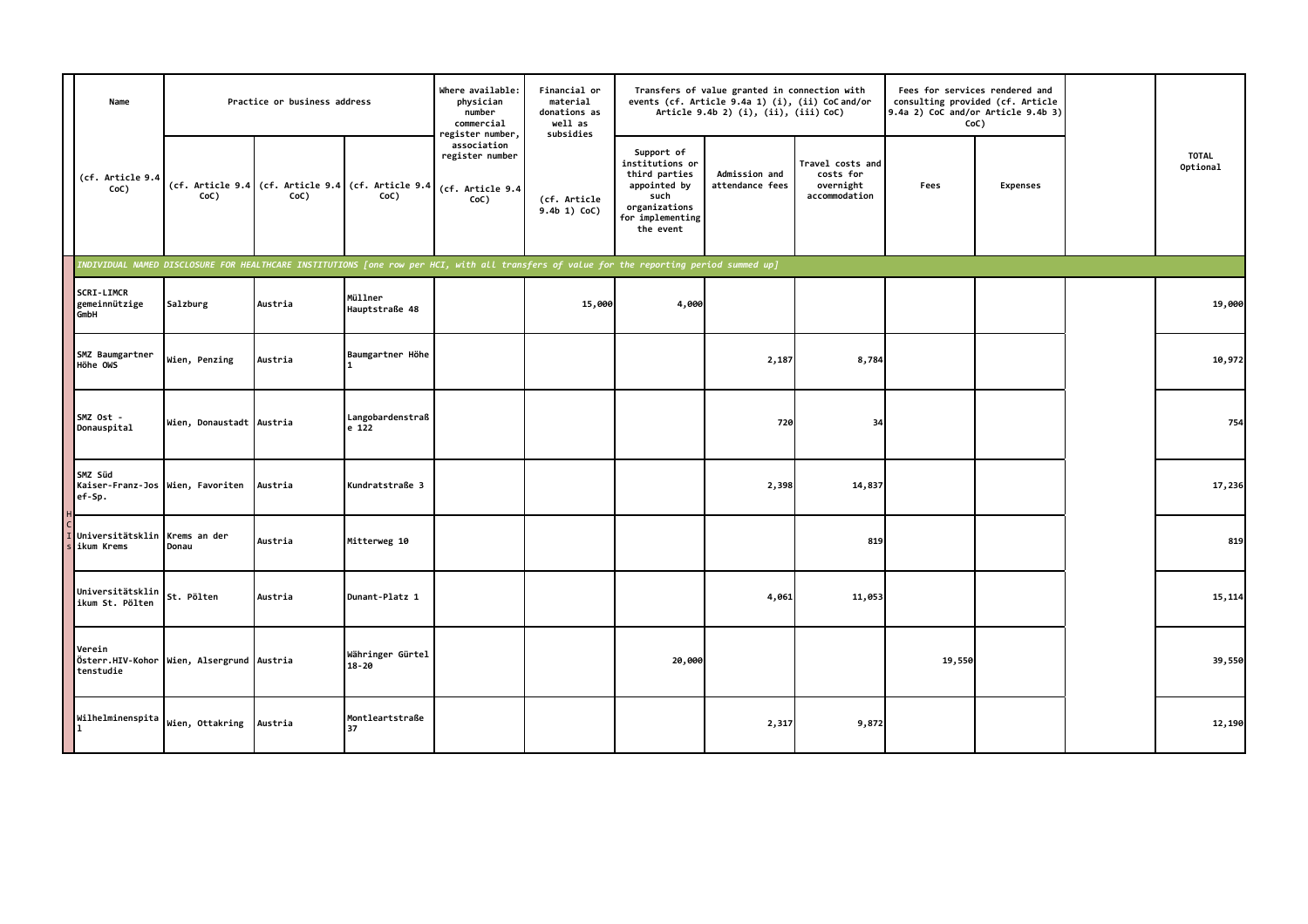| Name                                                                      |      | Where available:<br>Practice or business address |                                                                                                                                           |                                                            | Financial or<br>material<br>donations as<br>well as<br>subsidies |                                                                                                                          | Transfers of value granted in connection with<br>events (cf. Article 9.4a 1) (i), (ii) CoC and/or<br>Article 9.4b 2) (i), (ii), (iii) CoC) |                                                             |       | Fees for services rendered and<br>consulting provided (cf. Article<br>$9.4a$ 2) CoC and/or Article $9.4b$ 3)<br>CoC) |                          |
|---------------------------------------------------------------------------|------|--------------------------------------------------|-------------------------------------------------------------------------------------------------------------------------------------------|------------------------------------------------------------|------------------------------------------------------------------|--------------------------------------------------------------------------------------------------------------------------|--------------------------------------------------------------------------------------------------------------------------------------------|-------------------------------------------------------------|-------|----------------------------------------------------------------------------------------------------------------------|--------------------------|
| (cf. Article 9.4<br>CoC)                                                  | CoC) | CoC)                                             | (cf. Article 9.4 (cf. Article 9.4 (cf. Article 9.4 (cf. Article 9.4<br>CoC)                                                               | register number,<br>association<br>register number<br>CoC) | (cf. Article<br>$9.4b$ 1) CoC)                                   | Support of<br>institutions or<br>third parties<br>appointed by<br>such<br>organizations<br>for implementing<br>the event | Admission and<br>attendance fees                                                                                                           | Travel costs and<br>costs for<br>overnight<br>accommodation | Fees  | <b>Expenses</b>                                                                                                      | <b>TOTAL</b><br>Optional |
|                                                                           |      |                                                  | INDIVIDUAL NAMED DISCLOSURE FOR HEALTHCARE INSTITUTIONS [one row per HCI, with all transfers of value for the reporting period summed up] |                                                            |                                                                  |                                                                                                                          |                                                                                                                                            |                                                             |       |                                                                                                                      |                          |
| AGGREGATE DISCLOSURE FOR HEALTHCARE INSTITUTIONS                          |      |                                                  |                                                                                                                                           |                                                            |                                                                  |                                                                                                                          |                                                                                                                                            |                                                             |       |                                                                                                                      |                          |
| Total amount                                                              |      |                                                  |                                                                                                                                           |                                                            | 136,900                                                          | 214,822                                                                                                                  | 8,037                                                                                                                                      | 24,407                                                      | 5,600 | 475                                                                                                                  | 390,243                  |
| $\frac{1}{5}$ Total number of recipients of transfers of value by subtype |      |                                                  |                                                                                                                                           |                                                            |                                                                  | 24                                                                                                                       |                                                                                                                                            |                                                             |       |                                                                                                                      | 32                       |
| % of total transfers of value to all HCI recipients by subtype            |      |                                                  |                                                                                                                                           |                                                            | 5.80                                                             | 34.78                                                                                                                    | 7.25                                                                                                                                       | 11.59                                                       | 1.45  | 1.45                                                                                                                 | N/A                      |